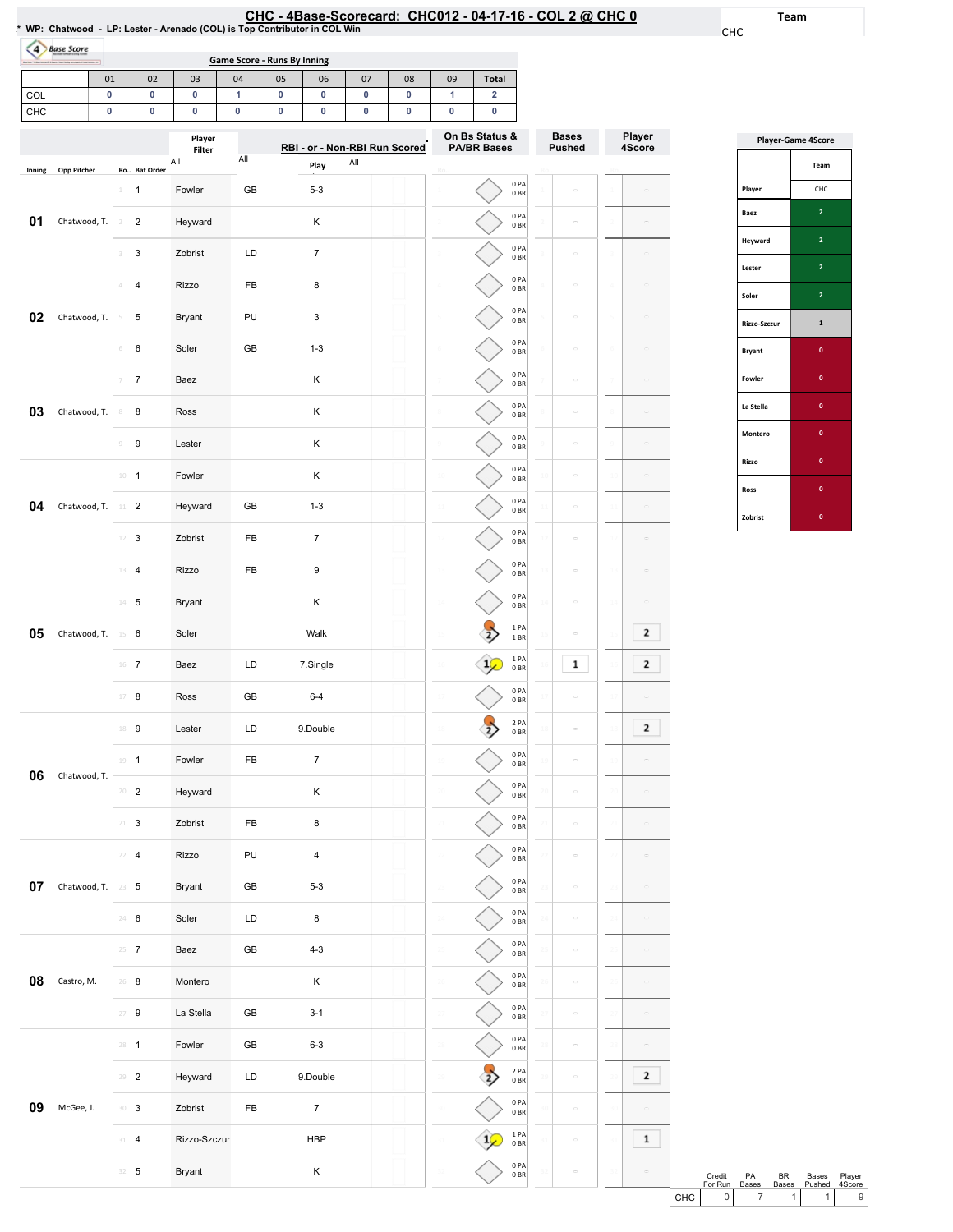

| CHC - 4BaseScore - Player 4Score by Batting Order<br>CHC012 - 04-17-16 - COL 2 @ CHC 0<br>WP: Chatwood - LP: Lester - Arenado (COL) is Top Contributor in COL Win |      |           |              |                  |              |                |              |                |                |           |                |  |  |
|-------------------------------------------------------------------------------------------------------------------------------------------------------------------|------|-----------|--------------|------------------|--------------|----------------|--------------|----------------|----------------|-----------|----------------|--|--|
|                                                                                                                                                                   |      |           |              | <b>Bat Order</b> |              |                |              |                |                |           |                |  |  |
| Player                                                                                                                                                            | Team | Position  | $\mathbf{1}$ | $\overline{2}$   | 3            | $\overline{4}$ | 5            | 6              | $\overline{7}$ | 8         | 9              |  |  |
| <b>Baez</b>                                                                                                                                                       | CHC  | SS        |              |                  |              |                |              |                | $\overline{2}$ |           |                |  |  |
| Heyward                                                                                                                                                           | CHC  | <b>RF</b> |              | $\overline{2}$   |              |                |              |                |                |           |                |  |  |
| Lester                                                                                                                                                            | CHC  | P         |              |                  |              |                |              |                |                |           | $\overline{2}$ |  |  |
| Soler                                                                                                                                                             | CHC  | LF        |              |                  |              |                |              | $\overline{2}$ |                |           |                |  |  |
| Rizzo-Szczur                                                                                                                                                      | CHC  | $1B+PR$   |              |                  |              | $\mathbf{1}$   |              |                |                |           |                |  |  |
| <b>Bryant</b>                                                                                                                                                     | CHC  | 3B        |              |                  |              |                | $\mathbf{0}$ |                |                |           |                |  |  |
| Fowler                                                                                                                                                            | CHC  | CF        | $\bullet$    |                  |              |                |              |                |                |           |                |  |  |
| La Stella                                                                                                                                                         | CHC  | PH        |              |                  |              |                |              |                |                |           | $\bullet$      |  |  |
| Montero                                                                                                                                                           | CHC  | PH-C      |              |                  |              |                |              |                |                | $\bullet$ |                |  |  |
| <b>Rizzo</b>                                                                                                                                                      | CHC  | 1B        |              |                  |              | $\bullet$      |              |                |                |           |                |  |  |
| <b>Ross</b>                                                                                                                                                       | CHC  | C         |              |                  |              |                |              |                |                | $\bullet$ |                |  |  |
| Zobrist                                                                                                                                                           | CHC  | 2B        |              |                  | $\mathbf{0}$ |                |              |                |                |           |                |  |  |

## CHC - 4Score Box - Player Totals All WP:Chatwood-LP:Lester-Arenado(COL)isTopContributorinCOLWin

|               |                        | Batting<br>Order |                |                |                     |                     |                |                |                          |
|---------------|------------------------|------------------|----------------|----------------|---------------------|---------------------|----------------|----------------|--------------------------|
| Player        | Team Position          | Nbr              | Credit For Run | PA Bases       | <b>BR</b> Bases     | <b>Bases Pushed</b> | Player 4Score  | Appearances    | <b>Productivity Rate</b> |
| Baez          | CHC SS                 | $\overline{7}$   | $\mathbf 0$    |                | $\mathbf 0$         | $\overline{1}$      | $\overline{2}$ | 3              | 0.667                    |
| Heyward       | CHC RF                 | $\overline{2}$   | $\mathbf 0$    | $\overline{2}$ | $\mathsf 0$         | $\mathsf 0$         | $\overline{2}$ | $\overline{4}$ | 0.500                    |
| Lester        | CHC P                  | 9                | $\mathbf 0$    | $\overline{2}$ | $\mathbf 0$         | $\mathsf 0$         | $\overline{2}$ | $\overline{2}$ | 1.000                    |
| Soler         | CHC LF                 | 6                | $\mathbf 0$    |                | $\mathbf{1}$        | $\mathsf 0$         | $\overline{2}$ | 3              | 0.667                    |
|               | Rizzo-Szczur CHC 1B+PR | $\overline{4}$   | 0              | 1              | $\pmb{0}$           | $\mathsf 0$         | $\overline{1}$ | $\mathbf{1}$   | 1.000                    |
| Bryant        | CHC 3B                 | 5                | $\mathbf{0}$   | 0              | $\mathsf{O}\xspace$ | $\mathsf{O}\xspace$ | $\mathbf 0$    | $\overline{4}$ | 0.000                    |
| Fowler        | CHC CF                 | $\mathbf{1}$     | $\mathbf 0$    | $\mathbf 0$    | $\mathbf 0$         | $\mathsf 0$         | $\mathbf 0$    | 4              | 0.000                    |
| La Stella     | CHC PH                 | 9                | $\mathbf{0}$   | $\mathbf 0$    | $\mathsf 0$         | $\mathsf 0$         | $\mathbf 0$    | $\mathbf{1}$   | 0.000                    |
| Montero       | CHC PH-C               | 8                | $\mathbf 0$    | $\pmb{0}$      | $\mathsf{O}\xspace$ | $\pmb{0}$           | $\pmb{0}$      | 1              | 0.000                    |
| Rizzo         | CHC 1B                 | $\overline{4}$   | $\mathbf{0}$   | $\mathbf 0$    | $\mathsf{O}\xspace$ | $\mathsf 0$         | $\pmb{0}$      | 3              | 0.000                    |
| Ross          | CHC C                  | 8                | $\mathbf 0$    | $\mathsf 0$    | $\mathbf 0$         | $\mathsf 0$         | $\mathsf 0$    | $\overline{2}$ | 0.000                    |
| Zobrist       | CHC 2B                 | 3                | $\mathbf{0}$   | $\mathbf 0$    | $\mathsf{O}\xspace$ | $\mathsf 0$         | $\pmb{0}$      | 4              | 0.000                    |
| <b>Totals</b> |                        |                  | $\mathbf 0$    | $\overline{7}$ | $\overline{1}$      | $\overline{1}$      | 9              | 32             | 0.281                    |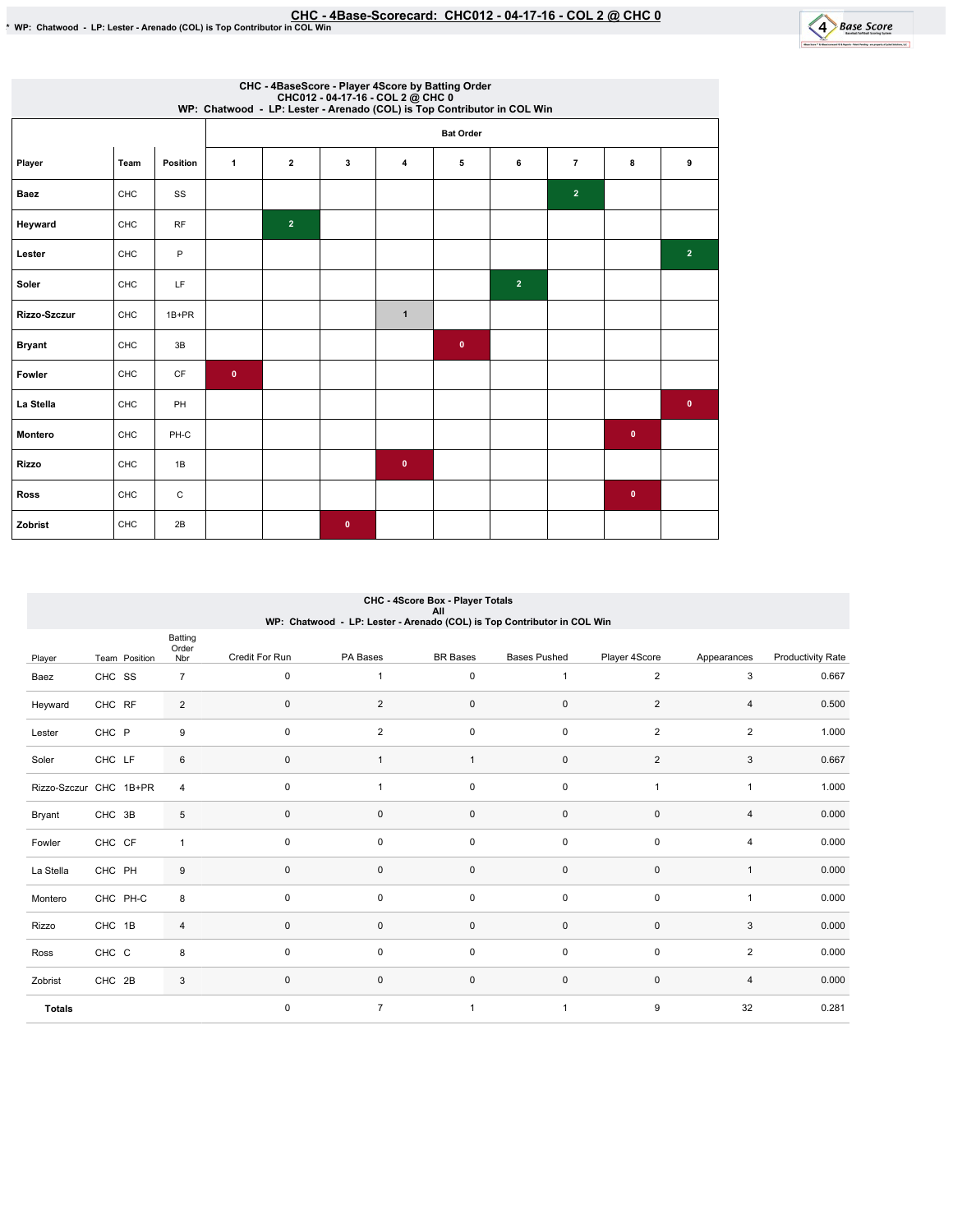#### 4 Base Score Detail by Bat Order/Player Bat Order | Player | Inning | PlayText | LOBStatus Credit For Run PA Bases BR Bases Bases Pushed Player 4Score 01 5-3 0 0 0 0 0 0 0 0 0 0 0 0 04 K 1 Fowler 06 7 0 0 0 0 0 0 09 6-3 0 0 0 0 0 0 **Player Totals**  $\overline{0}$   $\overline{0}$   $\overline{0}$   $\overline{0}$   $\overline{0}$   $\overline{0}$   $\overline{0}$ 01 | K 0 0 0 0 0 0 04 1-3 0 0 0 0 0 0 2 Heyward 06 K 0 0 0 0 0 0 09 9.Double Left on 2nd 0 0 2 0 2 **Player Totals** 0 2 0 0 2 0 0 0 0 0 0 01 7 0 0 0 0 0 0 04 7 3 Zobrist 06 8 0 0 0 0 0 0 0 0 0 0 0 0 09 7 **Player Totals**  $\overline{0}$   $\overline{0}$   $\overline{0}$   $\overline{0}$   $\overline{0}$   $\overline{0}$   $\overline{0}$ 02 8 0 0 0 0 0 0 05 9 0 0 0 0 0 0 Rizzo 07 4 0 0 0 0 0 0 4 **Player Totals** 0 0 0 0 0 09 HBP Left on 1st 0 0 1 0 1 Rizzo-Szczur **Player Totals**  $\boxed{0}$  1  $\boxed{0}$   $\boxed{0}$  1 0 0 0 0 0 0 02 3 0 0 0 0 0 0 05 K 5 Bryant 07 5-3 0 0 0 0 0 0 09 K 0 0 0 0 0 0 **Player Totals**  $\begin{array}{ccc} \boxed{0} & \boxed{0} & \boxed{0} & \boxed{0} & \boxed{0} \end{array}$ 02 1-3 0 0 0 0 0 0 05 | Walk Left on 2nd 0 1 1 0 2 6 Soler 0 0 0 0 0 0 07 8 **Player Totals**  $\boxed{0}$  1  $\boxed{1}$   $\boxed{0}$  2 03 K 0 0 0 0 0 0 05 7.Single Left on 1st 0 1 0 1 2 7 Baez 08 4-3 0 0 0 0 0 0 **Player Totals**  $\boxed{0}$  1  $\boxed{0}$  1  $\boxed{1}$  2 03 K 0 0 0 0 0 0 Ross 05 6-4 0 0 0 0 0 0 8 **Player Totals** 0 0 0 0 0 08 K 0 0 0 0 0 0 Montero **Player Totals**  $\overline{0}$   $\overline{0}$   $\overline{0}$   $\overline{0}$   $\overline{0}$   $\overline{0}$   $\overline{0}$ 03 K 0 0 0 0 0 0 Lester 06 9.Double Left on 2nd 0 0 2 0 2 9 **Player Totals** 0 2 0 0 2 08 3-1 0 0 0 0 0 0 La Stella **Player Totals**  $\overline{0}$   $\overline{0}$   $\overline{0}$   $\overline{0}$   $\overline{0}$   $\overline{0}$   $\overline{0}$ **Grand Total**  $\boxed{0}$  7  $\boxed{1}$  1  $\boxed{1}$  9

## CHC - 4Base-Scorecard: CHC012 - 04-17-16 - COL 2 @ CHC 0

\*WP:Chatwood-LP:Lester-Arenado(COL)isTopContributorinCOLWin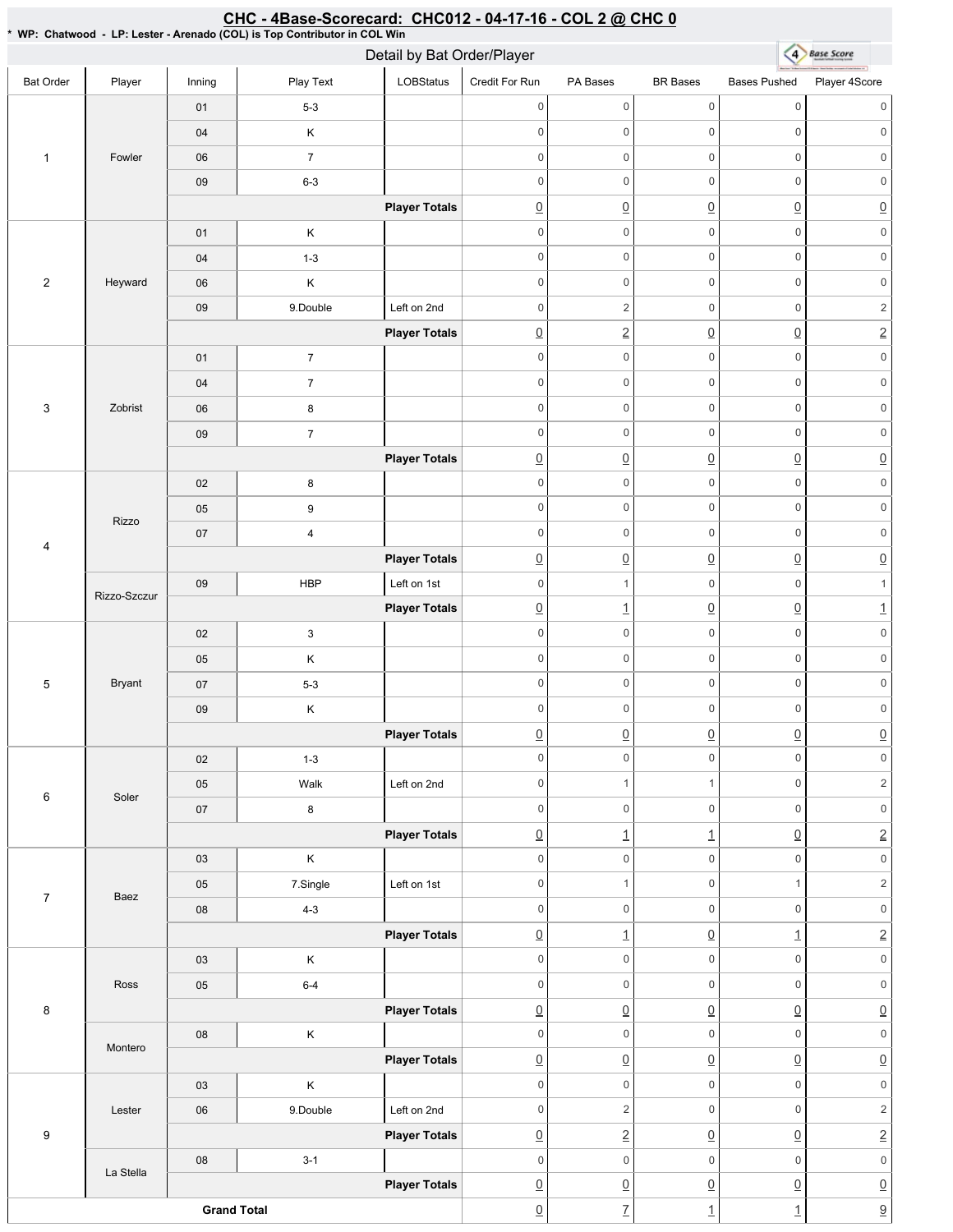# COL-4Base-Scorecard:CHC012-04-17-16-COL2@ CHC0 \*WP:Chatwood-LP:Lester-Arenado(COL)isTopContributorinCOLWin

| COL<br>CHC | $\pmb{0}$<br>$\pmb{0}$ | $\pmb{0}$<br>$\pmb{0}$  | 0<br>$\pmb{0}$ | $\mathbf{1}$<br>0 | 0<br>0 | $\pmb{0}$<br>$\pmb{0}$               | $\pmb{0}$<br>$\pmb{0}$ | $\pmb{0}$<br>$\pmb{0}$        | 1<br>$\pmb{0}$ | $\overline{\mathbf{2}}$<br>$\pmb{0}$ |                               |
|------------|------------------------|-------------------------|----------------|-------------------|--------|--------------------------------------|------------------------|-------------------------------|----------------|--------------------------------------|-------------------------------|
|            |                        |                         |                |                   |        |                                      |                        | RBI - or - Non-RBI Run Scored |                | On Bs Status &<br><b>PA/BR Bases</b> | <b>Bases</b><br><b>Pushed</b> |
|            |                        |                         |                |                   |        |                                      |                        |                               |                |                                      |                               |
|            |                        | $\mathbf{1}$            | LeMahieu       |                   |        | Κ                                    |                        | 0                             |                |                                      |                               |
| 01         |                        | $\overline{c}$          | Story          | LD                |        | 7.Single +CS-2-6<br>$(NegBR-1)$      |                        | $\mathbf{0}$                  |                | <b>DO</b>                            |                               |
|            |                        | 3                       | Gonzalez       | GB                |        | $6 - 3$                              |                        | $\mathbf{0}$                  |                |                                      |                               |
|            |                        | $\overline{4}$          | Arenado        | LD                |        | 8                                    |                        | $\boldsymbol{0}$              |                |                                      |                               |
| 02         |                        | 5                       | Parra          |                   |        | K 1st-2-3Error+CS-2-4<br>$(NegBR-1)$ |                        | $\mathbf{0}$                  |                |                                      |                               |
|            |                        | 6                       | Reynolds       |                   |        | Κ                                    |                        | $\overline{\mathbf{0}}$       |                |                                      | $\overline{\phantom{a}}$      |
|            |                        | $\overline{7}$          | Barnes         | FB                |        | $\overline{7}$                       |                        | 0                             |                |                                      |                               |
|            |                        | 8                       | Wolters        | LD                |        | 9.Single                             |                        |                               |                | $\bullet$                            |                               |
| 03         |                        | 9                       | Chatwood       | LD                |        | 7.Single DP'd-6-3                    |                        |                               |                |                                      |                               |
|            |                        | $\mathbf{1}$            | LeMahieu       | GB                |        | 6-3-DP PredOut(-1)                   |                        |                               |                |                                      | $\cdot$                       |
|            |                        | $\overline{2}$          | Story          |                   |        | Κ                                    |                        |                               |                |                                      |                               |
|            |                        | 3                       | Gonzalez       |                   |        | Κ                                    |                        |                               |                |                                      |                               |
| 04         |                        | $\overline{\mathbf{4}}$ | Arenado        | FB                |        | .HomeRun LF                          |                        |                               |                | <b>R</b>                             |                               |
|            |                        |                         |                |                   |        |                                      |                        |                               |                |                                      |                               |
|            |                        | 5                       | Parra          | GB                |        | $3 - 1$                              |                        |                               |                |                                      |                               |
|            |                        | 6                       | Reynolds       | GB                |        | $5-3$                                |                        |                               |                |                                      |                               |
| 05         |                        | $\boldsymbol{7}$        | Barnes         |                   |        | Κ                                    |                        |                               |                |                                      | F                             |
|            |                        | 8                       | Wolters        | PU                |        | $\mathbf{1}$                         |                        |                               |                |                                      |                               |
|            |                        | 9                       | Chatwood       |                   |        | Κ                                    |                        |                               |                |                                      |                               |
| 06         |                        | $\mathbf{1}$            | LeMahieu       |                   |        | Κ                                    |                        |                               |                |                                      |                               |
|            |                        | $\overline{2}$          | Story          |                   |        | Walk +2ndSB                          |                        |                               |                | $\bullet$                            |                               |
|            |                        | 3                       | Gonzalez       | LD                |        | 6                                    |                        |                               |                |                                      | ÷,                            |
|            |                        | $\overline{\mathbf{4}}$ | Arenado        | LD                |        | $\overline{\mathbf{4}}$              |                        |                               |                |                                      |                               |
| $07\,$     |                        | 5                       | Parra          |                   |        | Κ                                    |                        | 0                             |                |                                      | $\blacksquare$                |
|            |                        | 6                       | Reynolds       |                   |        | Κ                                    |                        | $\mathbf{0}$                  |                |                                      | F                             |
|            |                        | $\overline{7}$          | Barnes         | ${\sf GB}$        |        | $1 - 3$                              |                        | 0                             |                |                                      |                               |
|            |                        | $\bf8$                  | Wolters        |                   |        | Walk                                 |                        | $\mathbf{0}$                  |                | $\clubsuit$                          |                               |
| 08         |                        | 9                       | Raburn         | GB                |        | 5-3 ProdOut(+1)                      |                        | $\mathbf{0}$                  |                |                                      |                               |
|            |                        | $\mathbf{1}$            | LeMahieu       |                   |        | Κ                                    |                        | 0                             |                |                                      |                               |
|            |                        | $\overline{2}$          | Story          |                   |        | Κ                                    |                        | $\mathbf{0}$                  |                |                                      |                               |
|            |                        | 3                       | Gonzalez       |                   |        | Κ                                    |                        | 0                             |                |                                      | F                             |
| 09         |                        | 4                       | Arenado        | LD                |        | .HomeRun LF                          |                        | 1                             |                | $\sqrt{R}$                           |                               |
|            |                        | 5                       | Parra          |                   |        | Κ                                    |                        | 0                             |                |                                      |                               |
|            |                        |                         |                |                   |        |                                      |                        |                               |                |                                      |                               |

Credit PA BR Bases Player<br>
For Run Bases Bases Pushed 4Score<br>
COL 2 14 1 9 26 PA Bases BR  $\frac{\text{Bases}}{1}$ Bases Pushed Player 4Score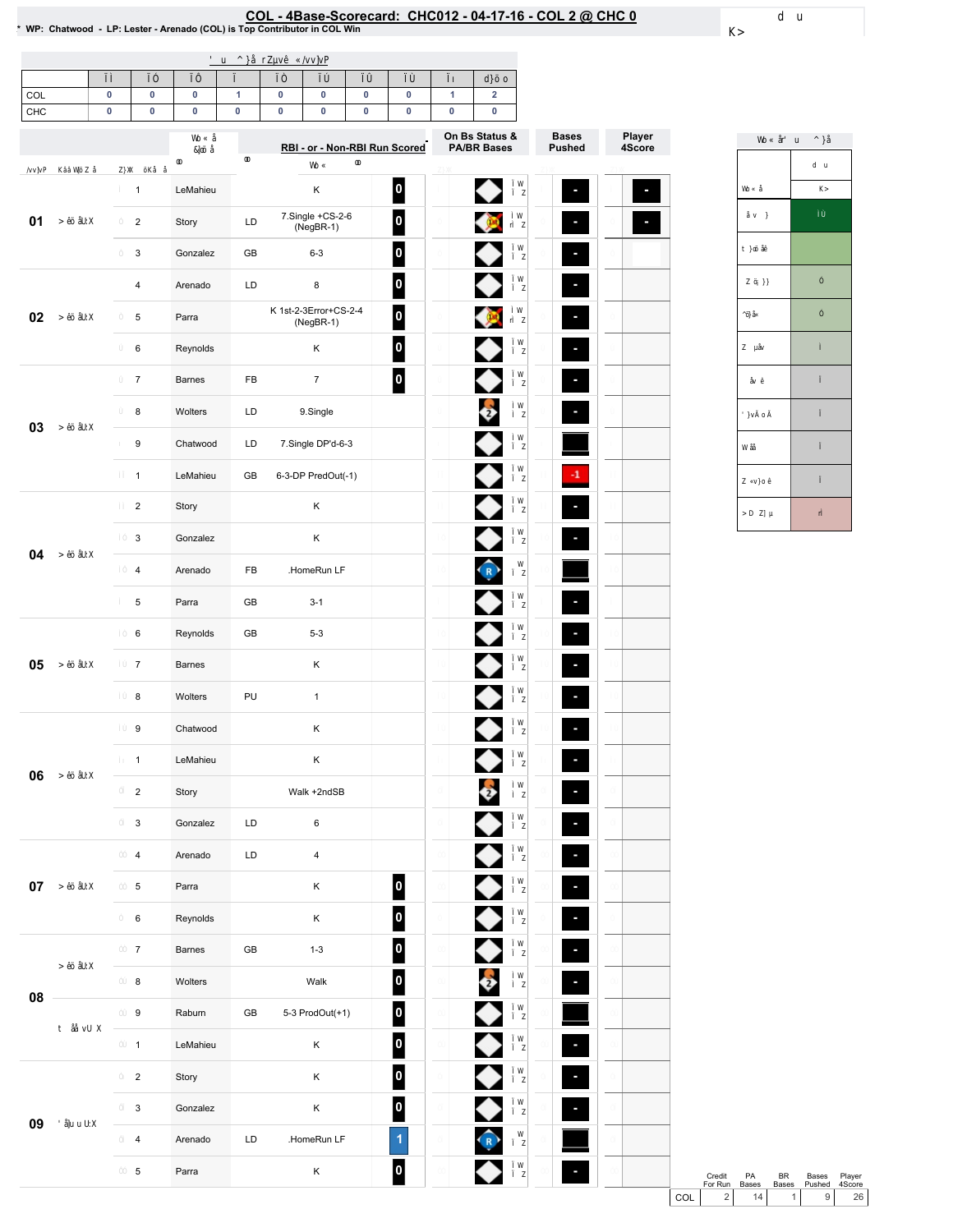

| COL - 4BaseScore - Player 4Score by Batting Order<br>CHC012 - 04-17-16 - COL 2 @ CHC 0<br>WP: Chatwood - LP: Lester - Arenado (COL) is Top Contributor in COL Win |      |             |                  |                |              |    |           |              |                |                |                |  |  |
|-------------------------------------------------------------------------------------------------------------------------------------------------------------------|------|-------------|------------------|----------------|--------------|----|-----------|--------------|----------------|----------------|----------------|--|--|
|                                                                                                                                                                   |      |             | <b>Bat Order</b> |                |              |    |           |              |                |                |                |  |  |
| Player                                                                                                                                                            | Team | Position    | $\mathbf{1}$     | $\overline{2}$ | 3            | 4  | 5         | 6            | $\overline{7}$ | 8              | 9              |  |  |
| Arenado                                                                                                                                                           | COL  | 3B          |                  |                |              | 18 |           |              |                |                |                |  |  |
| Wolters                                                                                                                                                           | COL  | $\mathbf C$ |                  |                |              |    |           |              |                | $\overline{4}$ |                |  |  |
| Chatwood                                                                                                                                                          | COL  | P           |                  |                |              |    |           |              |                |                | $\overline{2}$ |  |  |
| <b>Story</b>                                                                                                                                                      | COL  | SS          |                  | $\overline{2}$ |              |    |           |              |                |                |                |  |  |
| Raburn                                                                                                                                                            | COL  | PH          |                  |                |              |    |           |              |                |                | $\mathbf{1}$   |  |  |
| <b>Barnes</b>                                                                                                                                                     | COL  | CF          |                  |                |              |    |           |              | $\mathbf{0}$   |                |                |  |  |
| Gonzalez                                                                                                                                                          | COL  | RF          |                  |                | $\mathbf{0}$ |    |           |              |                |                |                |  |  |
| Parra                                                                                                                                                             | COL  | LF          |                  |                |              |    | $\pmb{0}$ |              |                |                |                |  |  |
| Reynolds                                                                                                                                                          | COL  | 1B          |                  |                |              |    |           | $\mathbf{0}$ |                |                |                |  |  |
| LeMahieu                                                                                                                                                          | COL  | 2B          | $-1$             |                |              |    |           |              |                |                |                |  |  |

### Player Team Position Batting Order<br>Nbr Credit For Run PA Bases BR Bases Bases Pushed Player 4Score Appearances Productivity Rate Arenado COL 3B 4 Wolters COL C 8 Chatwood COL P 9 Story COL SS 2 Raburn COL PH 9 Barnes COL CF 7 Gonzalez COL RF 3 Parra COL LF 5 Reynolds COL 1B 6 LeMahieu COL 2B 1 Totals 2 8 0 8 18 4 4 4.500 0 2 2 0 4 3 1.333 0 1 0 1 2 2 1.000 0 2 0 0 2 4 0.500 0 0 0 1 1 1 1 1.000  $0$  0 0 0 0 0  $3$  0.000 0 0 0 0 0 0 0 4 0.000 0 1 -1 0 0 4 0.000  $0$  0 0 0 0 0  $3$  0.000 0 0 0 -1 -1 -1 4 -0.250 2 14 1 9 26 32 0.813 COL - 4Score Box - Player Totals All WP:Chatwood-LP:Lester-Arenado(COL)isTopContributorinCOLWin